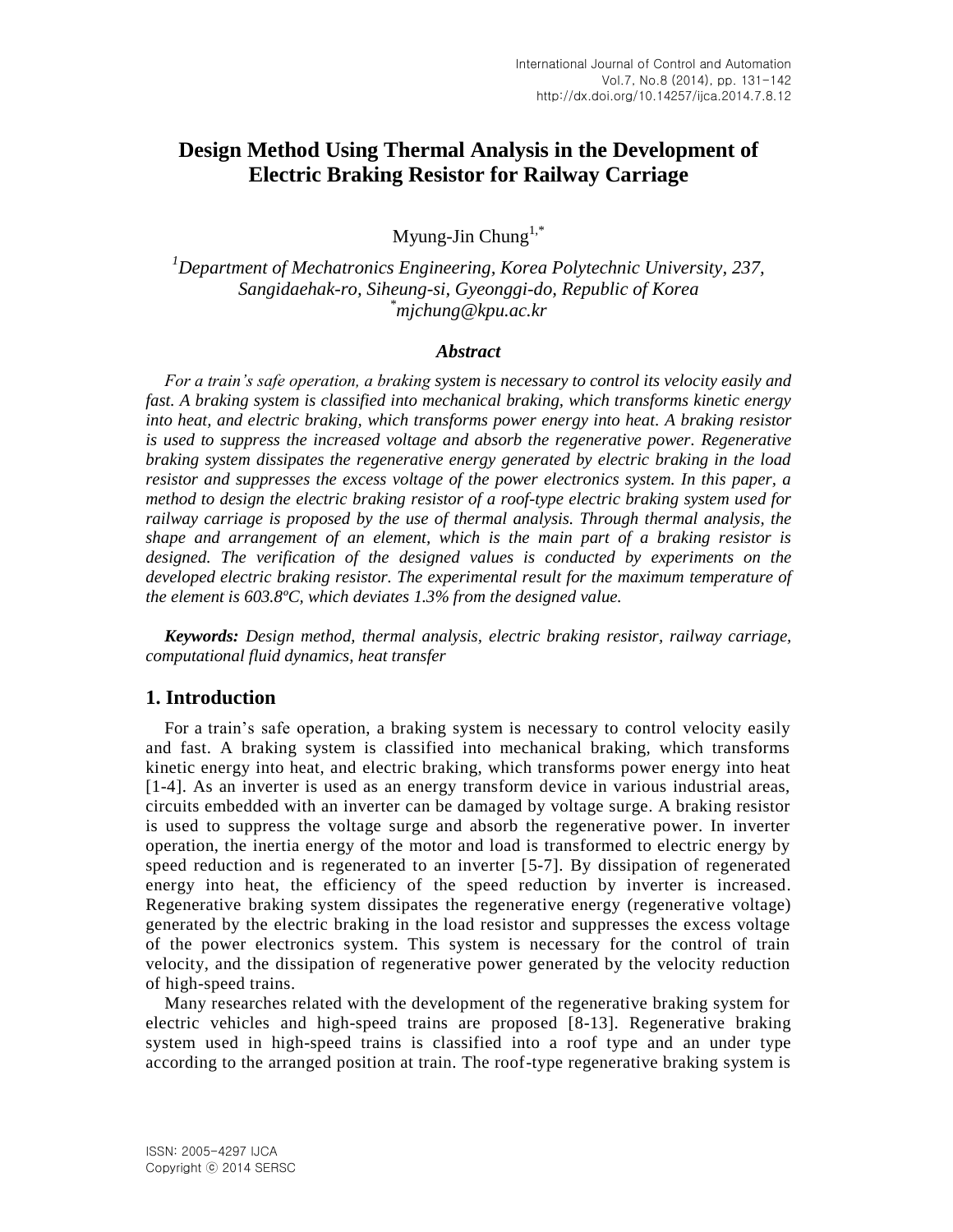more popular than the under type because of easy installation, small space, light weight, and high efficiency of natural cooling.

In this paper, a method to design the electric braking resistor of a roof-type electric braking system used for railway carriage is proposed by the use of thermal analysis. By thermal analysis, the shape and arrangement of an element which is the main part of an electric braking resistor is designed. The verification of the designed values is conducted by experiments with a developed electric braking resistor.

## **2. Configuration of Roof Type Regenerative Braking System**

A roof-type regenerative braking system is positioned on the upper side of the railway carriage as shown in Figure 1. In the roof-type regenerative braking system, the inertia energy of motor and load is transformed to electric energy, and is regenerated in the inverter as shown in Figure 2. This regenerated energy is dissipated to heat, so the efficiency of speed reduction by inverter is increased.



**Figure 1. Arrangement of Roof-type Regenerative Braking System in the Railway Carriage**



**Figure 2. Schematic Diagram of the Operation of a Roof-type Regenerative Braking System**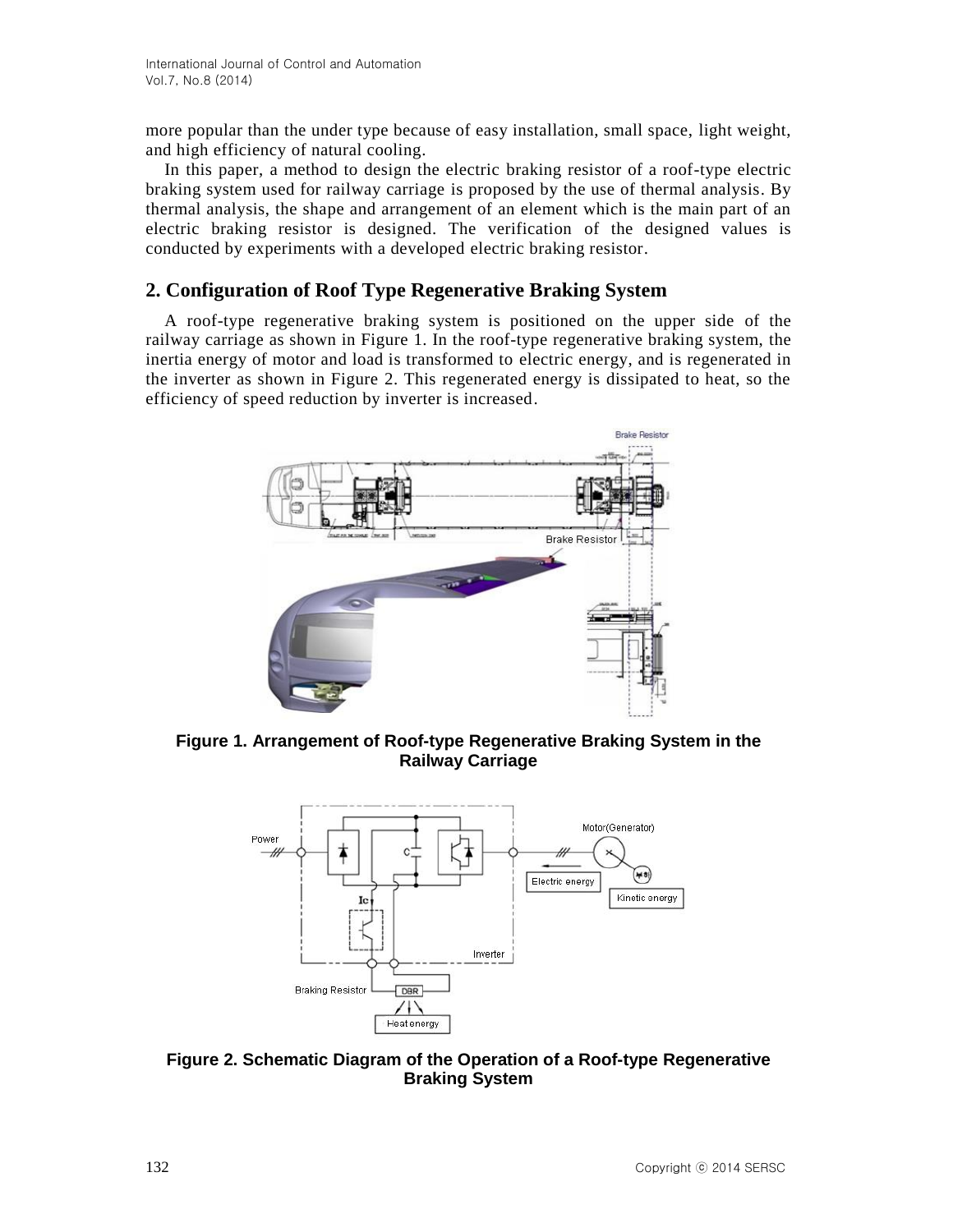The electric braking resistor of a roof-type regenerative braking system consists of elements, an out frame to separate the resistor from the outside, and insulators to insulate the elements from the out frame as shown in Figure 3. In this configuration, the elements have a sheet plate shape to release the heat generated by regenerative braking and to increase resistance. High resistance can be achieved by a serial welding of each element.



**Figure 3. Configuration of Electric Braking Resistor**

## **3. Requirement of Electric Braking Resistor**

The requirement of the electric braking resistor used for roof-type regenerative braking system is to preserve the efficiency of regenerative braking to minimize velocity reduction time. Thus, it is necessary that the heat generated by regenerative braking is dissipated and the temperature rise in a braking system is minimized. The heat generation by regenerative braking depends on braking conditions such as deceleration, velocity, and inertia by train mass. In this work, a condition generated by the regenerative braking of high-speed train is used as a design requirement. As shown in Figure 2, electric energy is generated by regenerative braking and feed to invertor. This electric energy can be described as standard power for the design and experiment of the electric braking resistor as shown in Figure 4.



**Figure 4. Standard Power Equivalent to Electric Energy Generated by Regenerative Braking**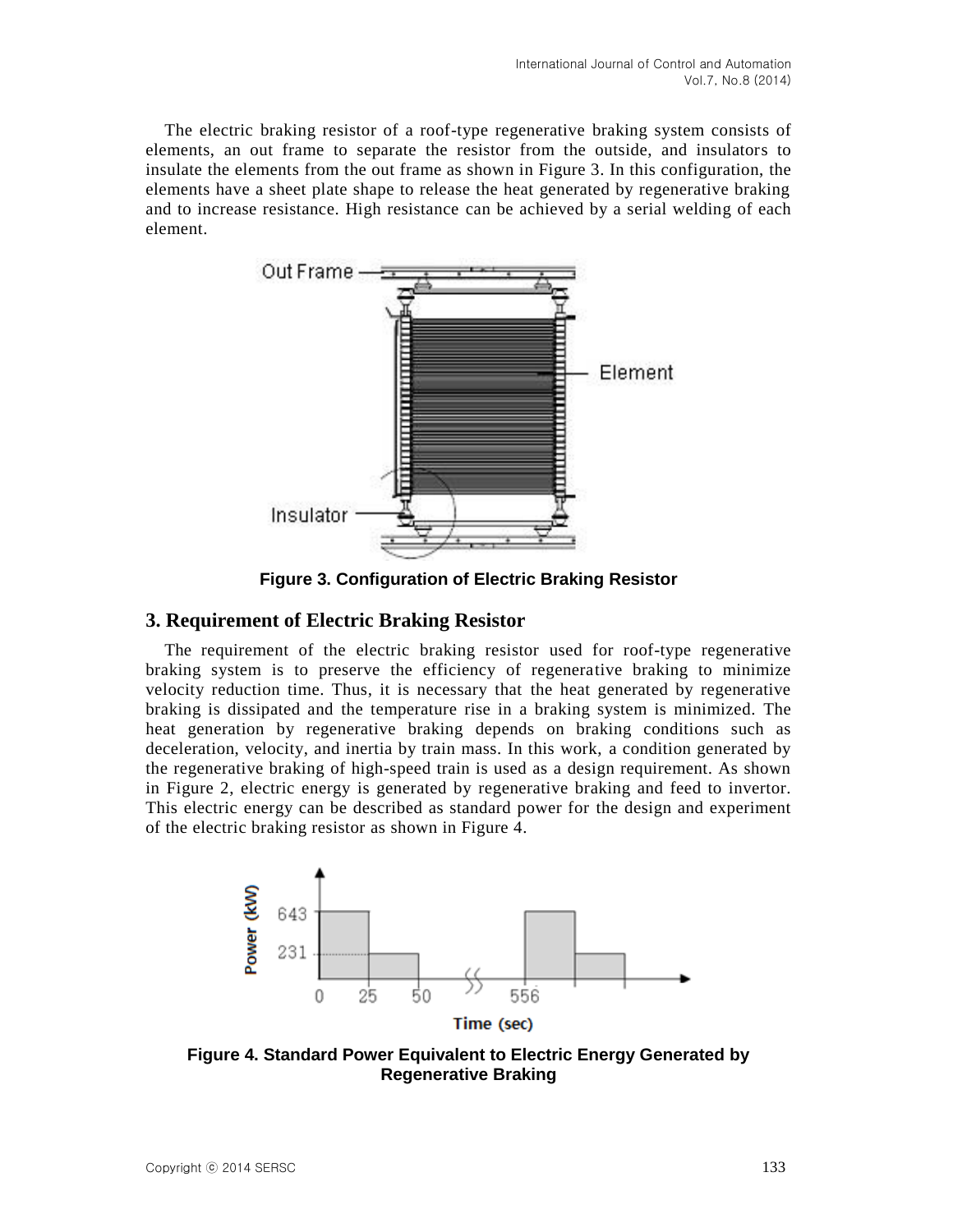The requiring specifications of the electric braking resistor used for roof type regenerative braking system are listed in Table 1.

| Item                | Value    | Unit     |  |  |
|---------------------|----------|----------|--|--|
| Max. supply voltage | DC 4,000 | Volt     |  |  |
| Resistance          | 7.5      | Ω        |  |  |
| Max. temperature    | 600      | $\Gamma$ |  |  |

**Table 1. Required Specifications of the Electric Braking Resistor**

## **4. Thermal Analysis**

Thermal analysis is used to design the shape and arrangement of the element which is the main part of the electric braking resistor used for the dissipation of the heat generated by the regenerative braking. In the thermal analysis, the temperature rise of elements acting as a resistor is calculated according to current flow induced by the voltage generated in the regenerative braking process.

### **4.1. Resistance Characteristics**

The shape of the electric braking resistor used for roof-type regenerative braking system is determined by elements connected with series or series-parallel according to heat dissipation and structure. The number of elements is determined to satisfy the required resistance. Figure 5 shows the shape of a single element. Resistance is changed according to the temperature of element, and is increased according to the rise of temperature. Resistance at the normal temperature of 20 °C ( $R_{20}$ ) and resistance at the temperature of  $t^{\circ}C(R_t)$  is described in Equations 1 and 2.



## **Figure 5. Shape of a Single Element Used for Resistor**

$$
R_{20} = \rho \frac{L}{A} \tag{1}
$$

$$
R_{t} = R_{20} [I + a_{20} (t - 20)] \tag{2}
$$

where, ρ is the specific resistance of element, L is the total length of element, A is the area of element,  $\alpha_{20}$  is the resistance temperature coefficient of element at 20 $^{\circ}$ C.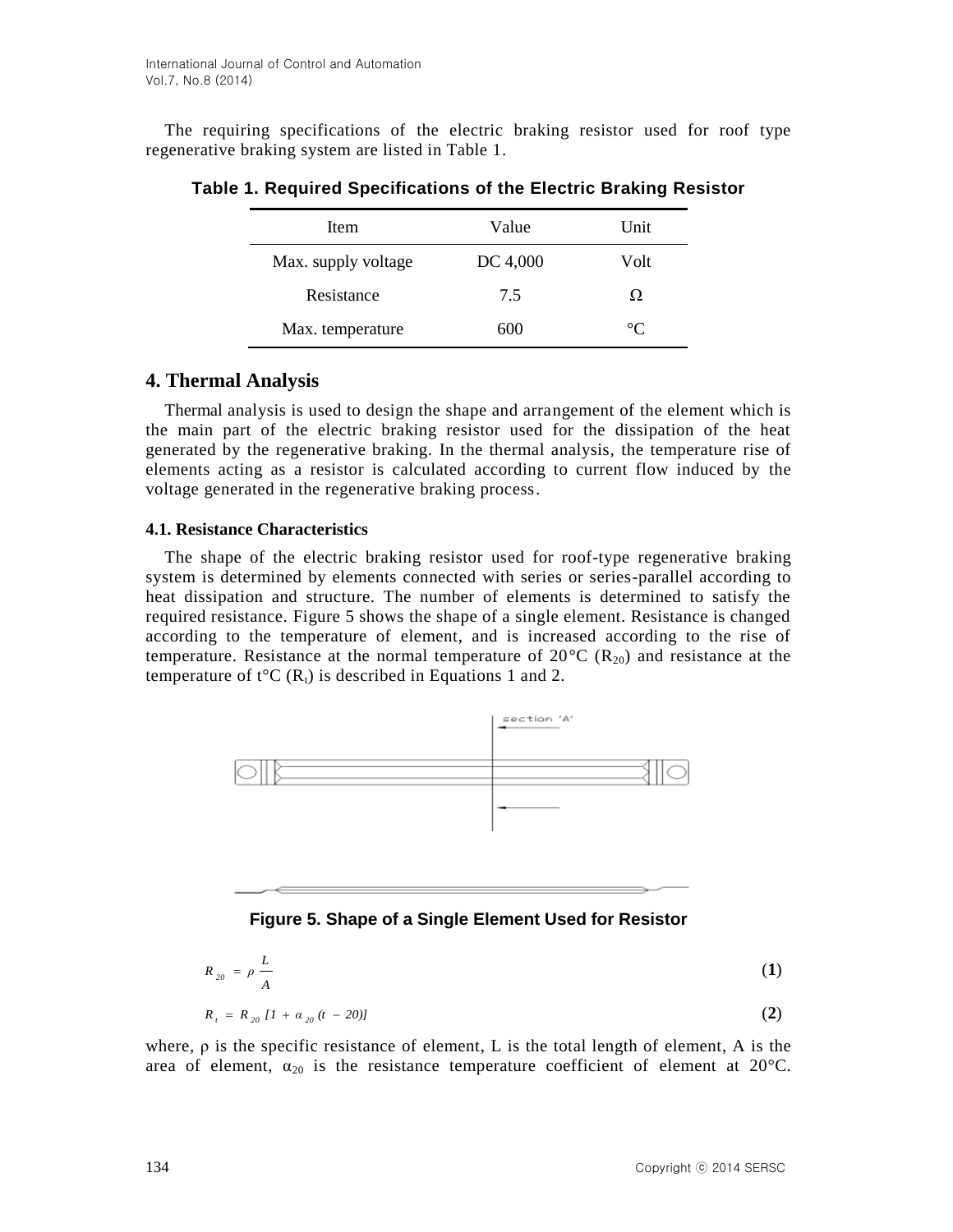Resistance is increased by latent heat generated by supplied power. This resistance increment prevents the power inflow to an element.

#### **4.2. Thermal Characteristics**

The power supplied to element induces heat transfer such as conduction, convection, and radiation. The temperature of element is determined by latent heat according to the difference of supplied heat and transferred heat. Heat transfer is conducted as combined form of conduction, convection, and radiation according to the shape of element or environmental condition. Heat generated by conduction  $(Q_k)$ , convection  $(Q_c)$ , and radiation  $(Q_r)$  is described as Equations 3, 4, and 5, respectively.

$$
Q_k = -kA \frac{dT}{dx}
$$
 (3)

$$
Q_c = hA(T_{\text{sqrt}} - T_d) \tag{4}
$$

$$
Q_r = \varepsilon \sigma F A \left( T_{\text{surf}}^4 - T_d^4 \right) \tag{5}
$$

where, k is the conduction coefficient, A is the area of element, h is the convection coefficient,  $T_{\text{surf}}$  is the surface temperature of element,  $T_d$  is the temperature of boundary,  $\varepsilon$  is the emissivity,  $\delta$  is the Stefan-Boltzmann constant, and F is the shape factor.

#### **4.3. Resistor Materials**

The requirement of resistor material is that the property of resistor should be maintained in case of high temperature rise and resistance should not be sensitive on temperature. In general, a series of 310 made by Kanthal and Thyssenkrupp is used as resistor material.

#### **4.4. Design Variables**

The total resistance of resistor ( $R_{res}$ ) and maximum temperature of resistor ( $T_{max}$ ) according to input condition are the main constraints in the design of an element. The design variables affecting these constraints are element shapes such as height (h), thickness (t), length (l), and series connected number (n) as shown in Figure 6.



**Figure 6. Design Variables in the Element Shape**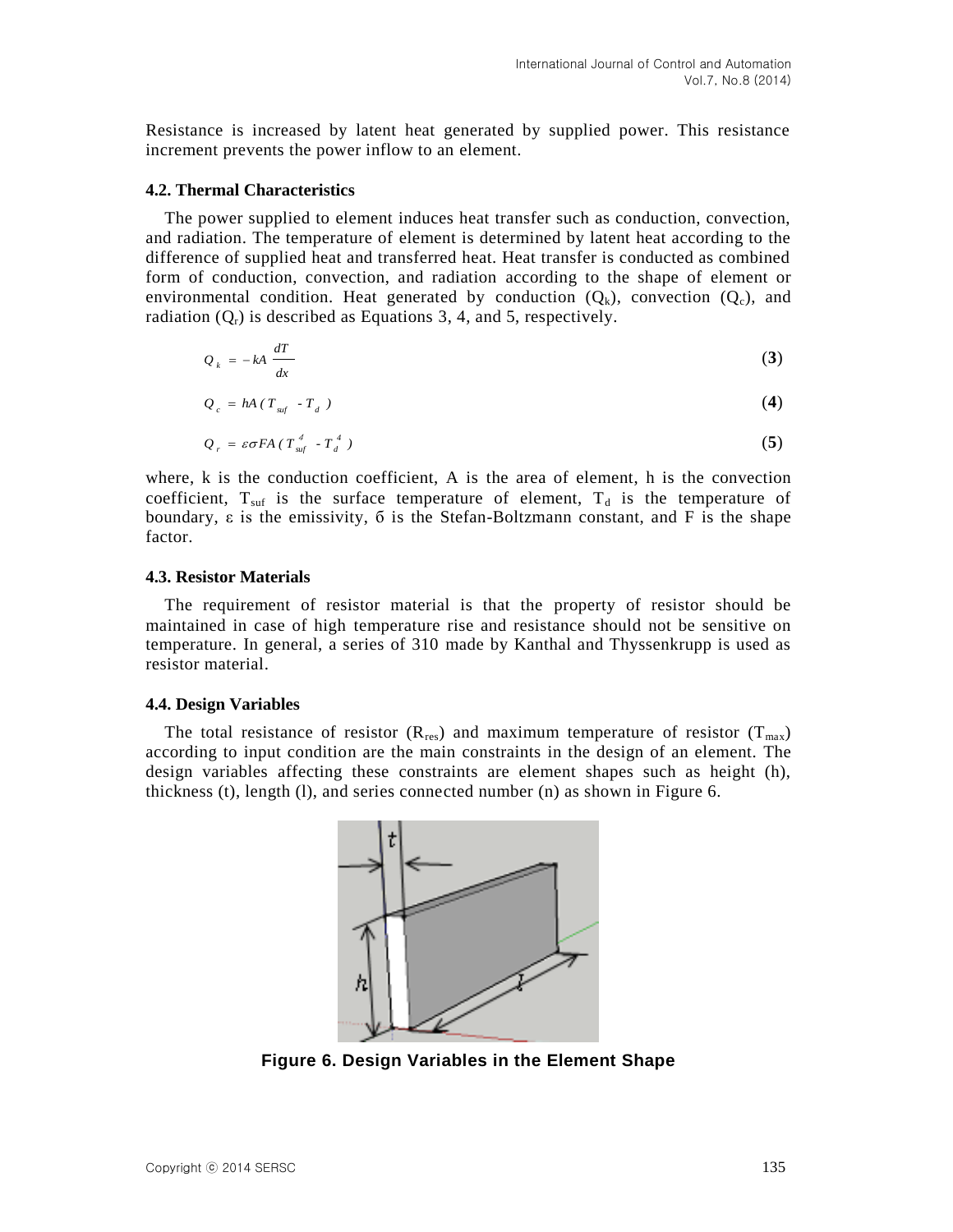The total resistance of a resistor can be calculated with the design variables of an element shape as in Equation 6.

$$
R_{req} = \rho \frac{nl}{ht} \tag{6}
$$

In Equation 6, the ratio of total length to area is calculated as Equation 7. By fixing the area, the design variable is simplified.

$$
\frac{nl}{ht} = \frac{R_{req}}{\rho} \tag{7}
$$

#### **4.5. Thermal Analysis Model**

The temperature of a resistor is determined by heat generated by the element itself and heat dissipated according to the gap of the element related with the cooling method. In this analysis, a natural cooling condition is used for the element. Thermal analysis is conducted with computational fluid dynamics (CFD) software. The analysis model is simplified to two-dimension (2-D) as shown in Figure 7.



**Figure 7. Thermal Analysis Model**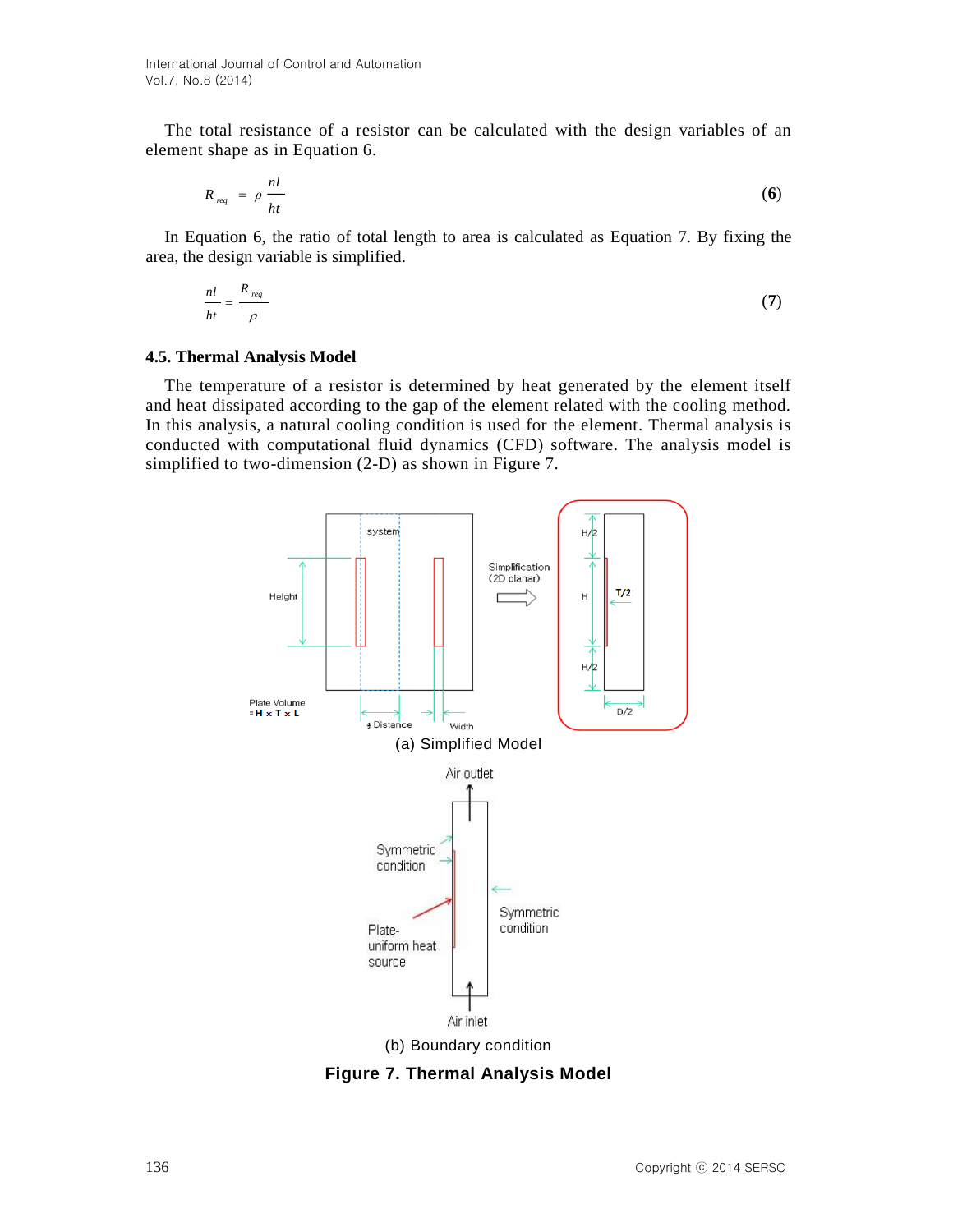## **5. Results and Discussion**

To satisfy the design specifications of the electric braking resistor used for roof-type regenerative braking system as listed in Table 1, the shape and arrangement of element are designed with thermal analysis and design values as listed in Table 2.

| Item                     | Value | Unit |
|--------------------------|-------|------|
| Element thickness        | 0.6   | mm   |
| Element height           | 45    | mm   |
| Element length           | 500   | mm   |
| Space between elements   | 10    | mm   |
| Total number of elements | 465   | EA.  |

**Table 2. Designed Values of the Electric Braking Resistor**

In the design process, thermal analysis is conducted with CFD software, and the simplified 2-D analysis model shown in Figure 7 is used. The characteristic of element heating by standard power is shown in Figure 4 and heat dissipation by heat transfer of the element according to time step is analyzed as shown in Figure 8.

The temperature of the element is increased by heat supply during the power applying time, and the temperature of the element is decreased by heat dissipation during the remaining time.



(a)  $t=0$  sec (b)  $t=20$  sec (c)  $t=50$  sec (d)  $t=200$  sec (e)  $t=500$  sec

**Figure 8. Heating Characteristics of the Element According to Time Step**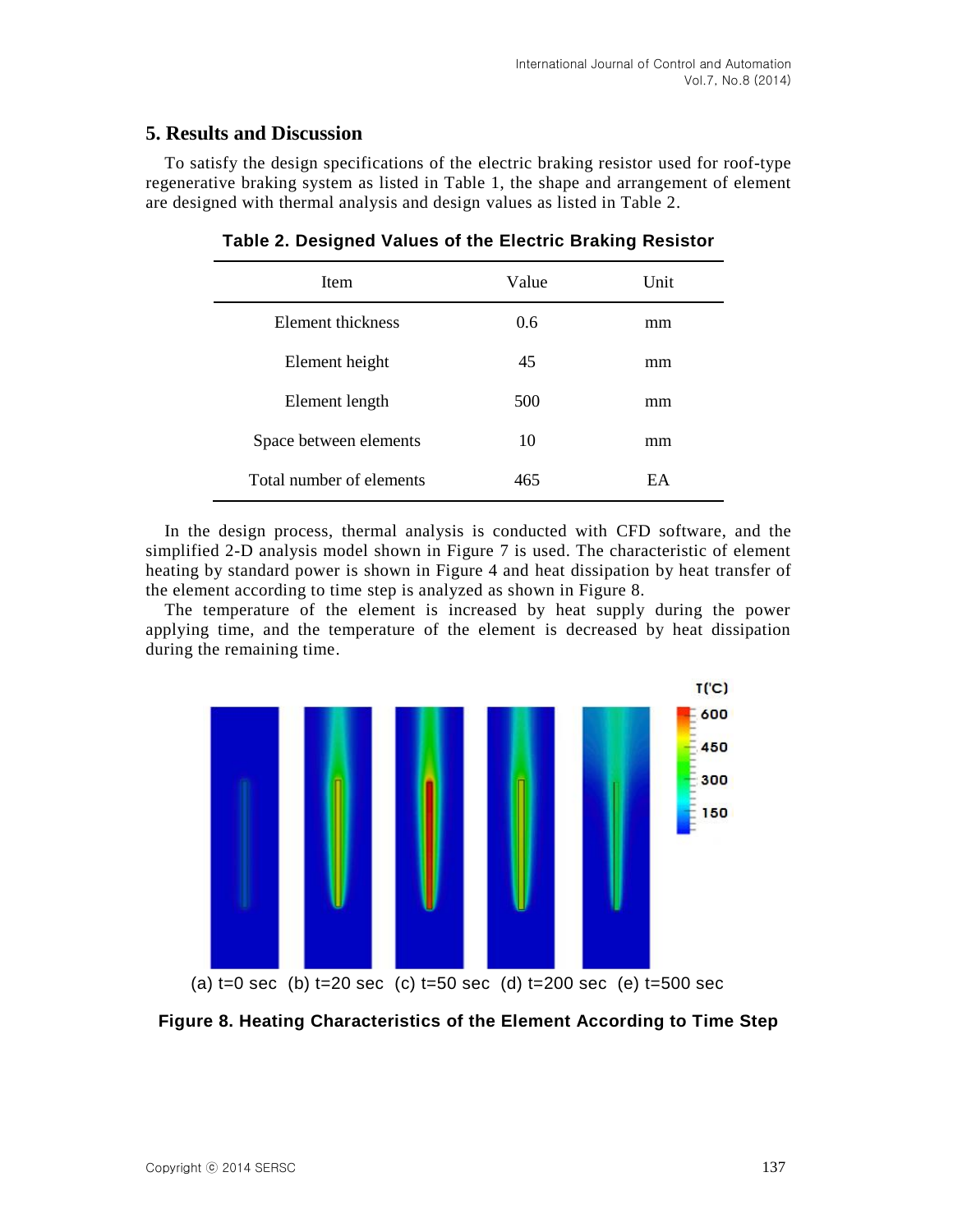In Figure 8, the maximum temperature of the element during the time step can be calculated. The trend of the temperature rise according to the shape (thickness and height) of the element is analyzed by thermal analysis as shown in Figure 9.

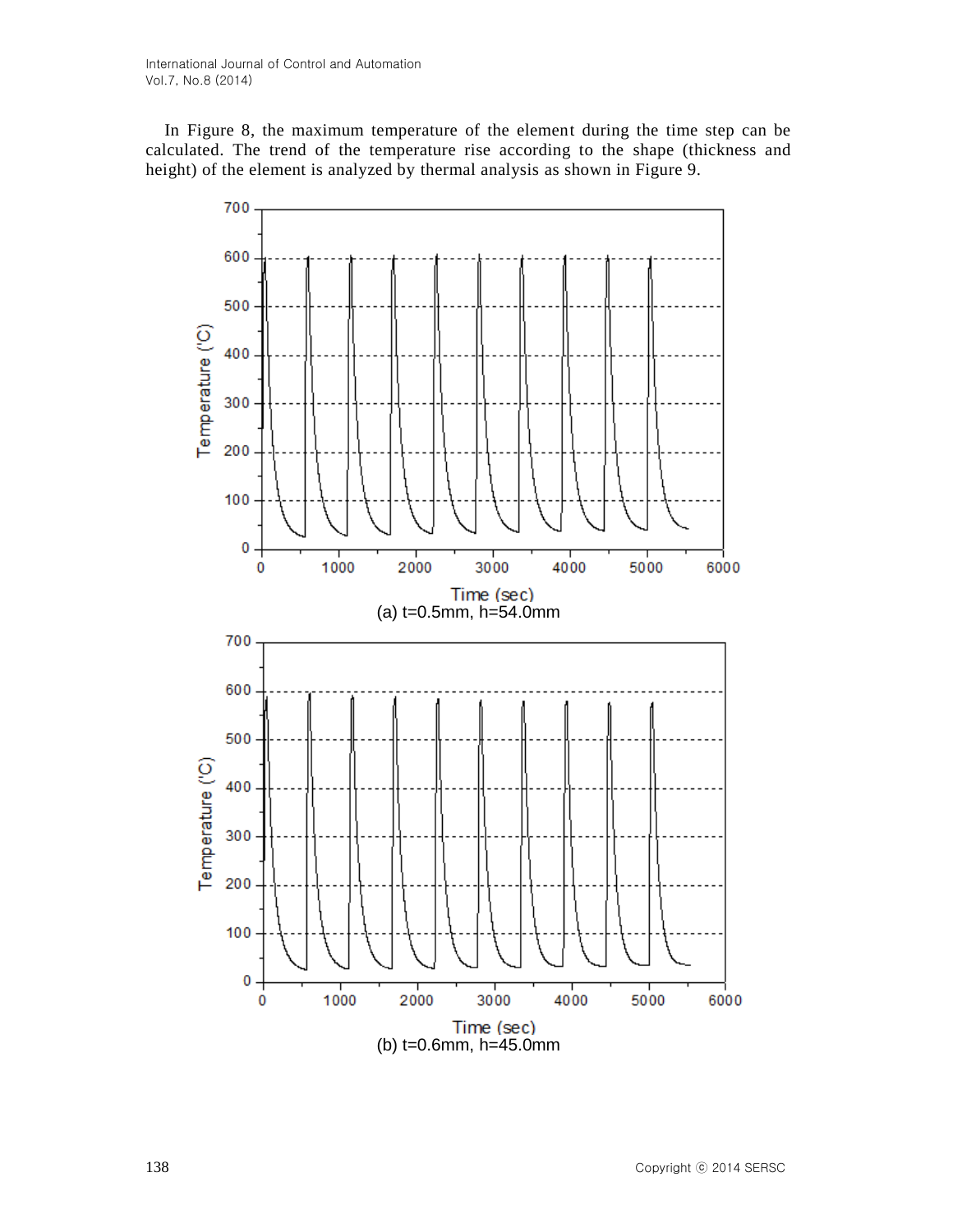

**Figure 9. Trend of the Temperature Rise According to Shape (Thickness and Height) of the Element**

Maximum temperature rise is calculated as  $607.3^{\circ}$  C in Figure 9 (a), 596.0 °C in Figure 9 (b), and 629.0 $\degree$ C in Figure 9 (c). From this thermal analysis, the designed value for the shape of the element is a thickness of 0.6mm and a height of 45.0mm.

The electric braking resistor is manufactured with the designed value of the element, while the experiment is conducted to verify the values designed by thermal analysis. The manufactured electric braking resistor and experimental setup are shown in Figure 10 and Figure 11, respectively. Temperature rise is measured using the thermal imager shown in Figure 11. The verification of designed values is conducted by experiments on the developed electric braking resistor. Figure 12 shows the maximum temperature distribution at the measuring position of the element during the cycle time step. The maximum temperature rise of the element is measured as  $603.8^{\circ}$ C as listed in Table 3, which deviates 1.3% from the designed value.

## **6. Conclusions**

In this paper, a method to design the electric braking resistor of a roof-type regenerative braking system used for railway carriage by the use of 2-D thermal analysis is proposed. By thermal analysis, the shape and arrangement of an element, which is the main part of an electric braking resistor, is designed.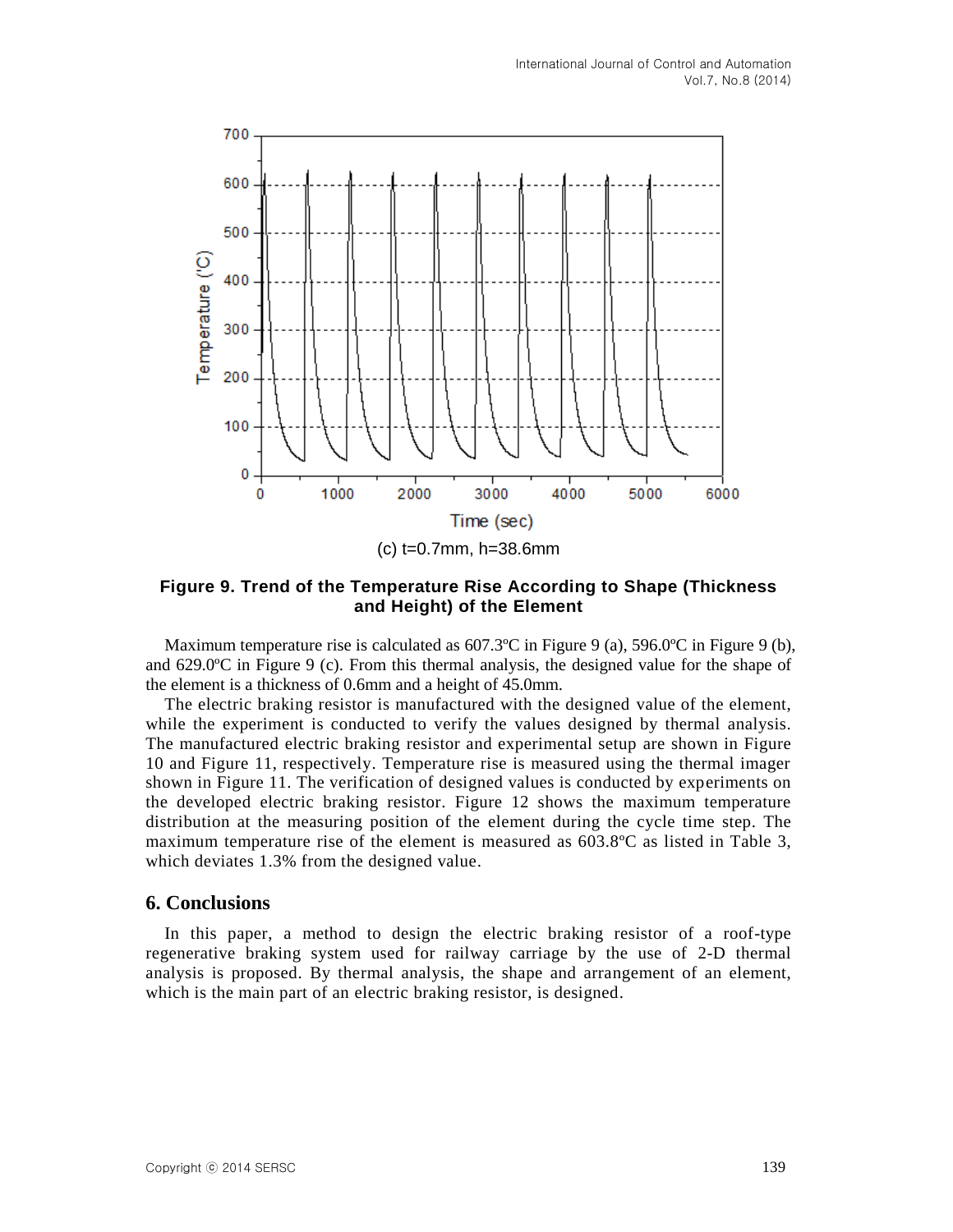

**Figure 10. Manufactured Electric Braking Resistor**



**Figure 11. Experimental Setup having the Thermal Imager**



(a) Room temperature (b) Full-heated temperature

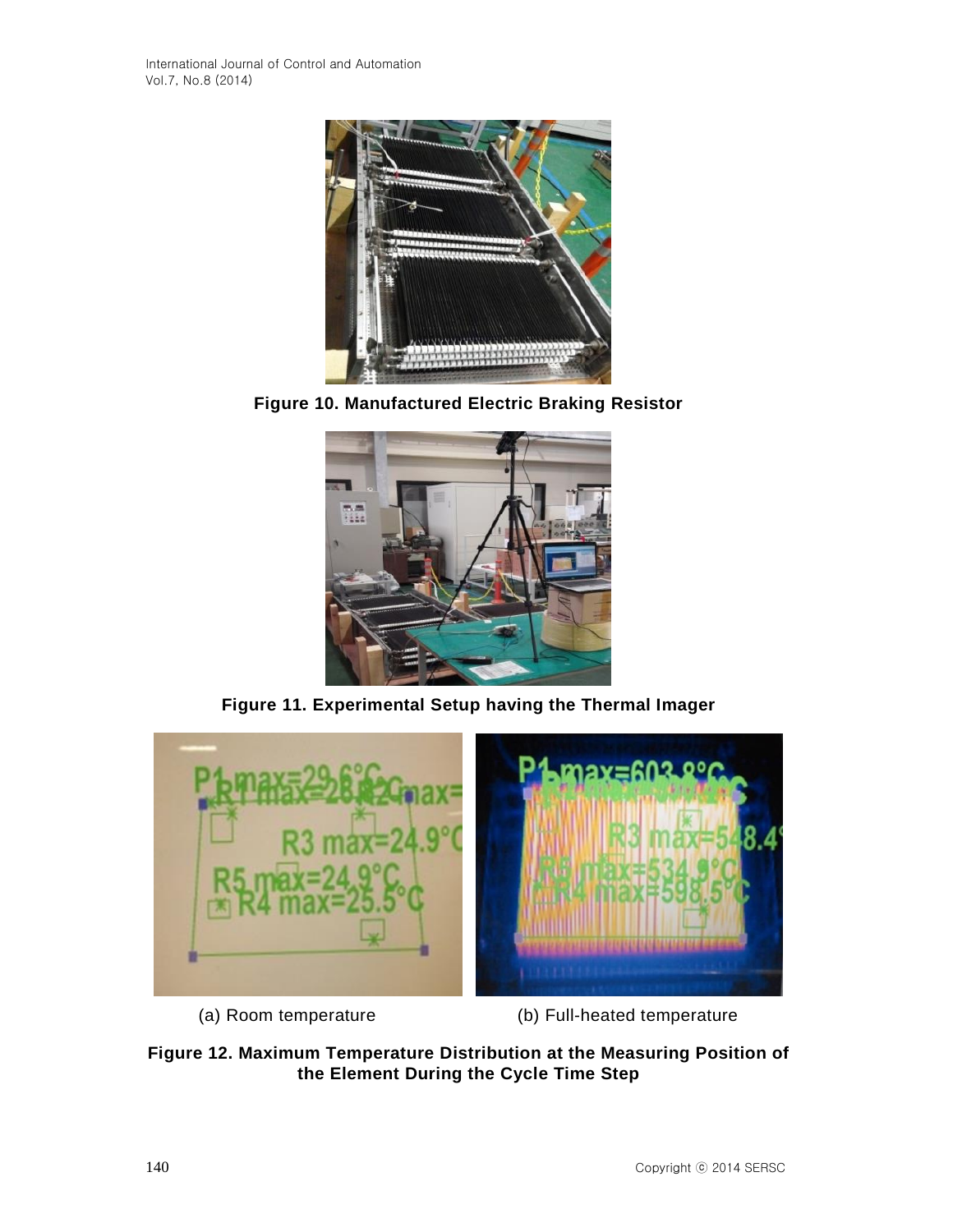| Measuring<br>position                               | R1 | R <sub>2</sub> | R <sub>3</sub> | R4 | R5 | Air | Maximum<br>value |
|-----------------------------------------------------|----|----------------|----------------|----|----|-----|------------------|
| Temperature (°C) 528.8 588.1 560.9 603.8 523.3 26.5 |    |                |                |    |    |     | 603.8            |

| Table 3. Maximum Temperature Rise at the Measuring Position of the |
|--------------------------------------------------------------------|
| <b>Element during the Cycle Time Step</b>                          |

The verification of the designed values is conducted by experiments with developed electric braking resistor. From the verification, the experimental result for the maximum temperature rise of the element is measured as  $603.8^{\circ}$ C, which deviates 1.3% from the designed value. It is concluded that the design method using the thermal analysis is applicable in the development of the electric braking resistor.

#### **Acknowledgements**

This work was supported by the National Research Foundation of Korea Grant funded by the Korean Government (31Z20130012987).

#### **References**

- [1] X. M. Huang and G. B. Ning, "Study on Mechanical Braking System Development Method and Validation for Electric Vehicles", Proceedings of the 3rd International Conference on Advanced design and manufacturing engineering, Anshan, China, **(2013)** July 13-14.
- [2] K. Teramoto, K. Ohishi, S. Makishima, K. Uezono and S. Yasukawa, "Cooperative Control of Regenerative Brake and Mechanical Brake for a Two Coach Train", Proceedings of the IECON 2012 - 38th Annual Conference on IEEE Industrial Electronics Society, Montreal, Canada, **(2012)** October 25-28.
- [3] H. S. Lee, S. G. Baek, K. M. Kwon and G. D. Kim, "Study for the Relations between Electric Multiple Unit and Energy Storage System", Proceedings of the 2011 Autumn Conference & Annual Meeting of the Korean Society for Railway, Jeju, Korea, **(2011)** October 20-22.
- [4] J. S. Huh, B. W. Kang, H. S. Shin and J. C. Kim, "The Transactions of the Korean Institute of Electrical Engineers", vol. 59, **(2010)**, pp. 12.
- [5] G. A. Gonzalez, R. Palacin and P. Batty, "Energy Conversion and Management", vol. 75, **(2013)**.
- [6] C. J. Youn, M. G. Noh and E. J. Lee, "The Transactions of the Korean Institute of Electrical Engineers", vol. 62, **(2013)**, pp. 3.
- [7] G. Y. Zhang and Q. Z. Li, "Applied Mechanics and Materials", vol. 380/384, **(2013)**.
- [8] M. J. Chung and Y. J. Kim, "Design of Roof Type Dynamic Braking Resistor for Railway Carriage by using Thermal Analysis", Proceedings of the 2014 International Workshops, Jeju, Korea, **(2014)** April 15-18.
- [9] J. F. Han, J. Tao, H.J. Lu and D. H. Xin, "Development and Prospect of Regenerative Braking Technology of Electric Vehicles", Proceedings of the International Conference on Renewable Energy and Environmental Technology, Jilin, China, **(2013)** September 21-22.
- [10] L. Xu, J. P. Wang, Y. Bai and G. L. Hu, "Adaptive Robust Control for Driving and Regenerative Braking of Electric Vehicle", Proceedings of the 2013 3rd International Conference on Electrical Engineering and Energy Sciences, Jinan, China, **(2013)** November 29-30.
- [11] D. A. Nicola, M. A. Rosen, C. A. Bulucea and C. Brindusa, "Journal of Rail and Rapid Transit", vol. 224, **(2010)**, pp. 3.
- [12] P. Suntharalingam, J. T. Economou and K. Knowles, "Effect on Regenerative Braking Efficiency with Deceleration Demand and Terrain Condition", Proceedings of the 5th International Conference on Power Electronics, Machines and Drives Brighton, United Kingdom, **(2010)** April 19-21.
- [13] H. M. Lee, G. D. Kim and S. H. Park, "A Study on Pressure Control Method of Train Brake System", Proceedings of the 2008 Spring Conference & Annual Meeting of the Korean Society for Railway, Daigu, Korea, **(2008)** June 12-13.